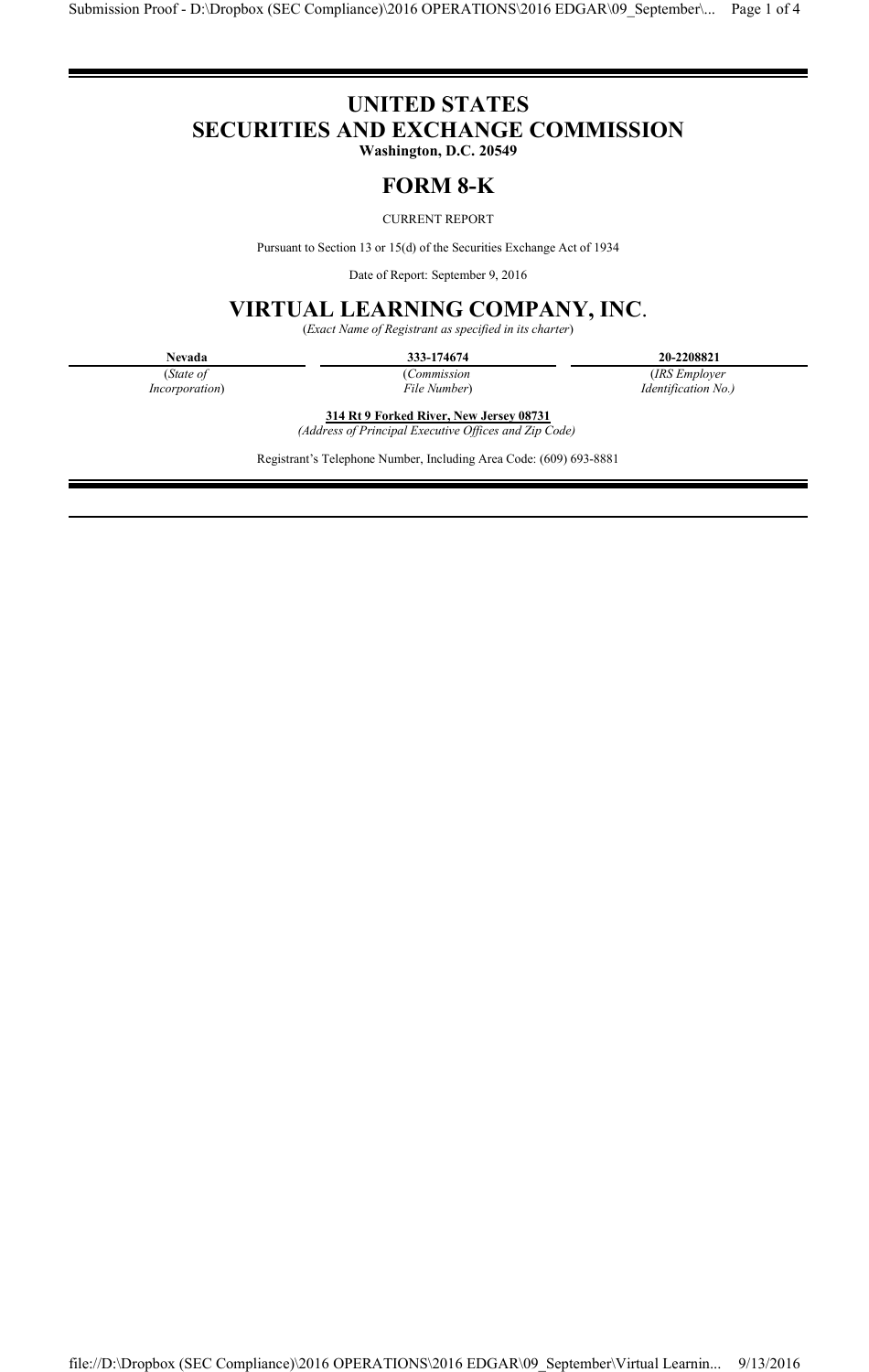#### **Item 2.02** *Results of Operations and Financial Condition*

#### **Recent Developments**

During the period from July 1, 2016, thru September 6, 2016, we made the following improvements:

Virtual Learning acquired for stock a 4.5% interest in Dream Homes Ltd., which among other assets included the rights to operate the educational construction seminar know as " Dream Homes *Nearly Famous* Rebuilding Seminar", as well the informational blog known as the "Dream Homes Rebuilding Blog." Virtual Learning acquired the rights to all new home builder licensing as well as home improvement contractor registrations, which are currently owned by Dream Homes Ltd., as well as its subsidiary Atlantic Northeast Construction LLC.

In an effort to further expand the company's revenue potential beyond that of the information field, Virtual Learning further invested in a non-related business, through associations with several large shareholders in the company. Virtual Learning acquired for stock a company known as Dream Builders LLC, which will operate as a wholly owned subsidiary of Virtual Learning and pursue opportunities in the real estate field, specifically in new home construction and renovations. As part of this effort, Virtual acquired the rights to complete 6 single family construction projects in the central NJ region, which it will build to completion. Virtual Learning has also recently secured an additional home renovation and elevation contract in the amount of \$139,800, bringing the total number of residential construction projects to 7.

#### *Results of Operations***-***Comparison for the three months ended September 6, 2016 and 2015 and nine months ended September 6, 2016 and 2015*

#### *Revenues/ Net Income*

For the three months ended September 6, 2016, gross revenues were \$505,724 as compared to \$46 for the three months ended September 6, 2015, an increase of \$505,678. This increase in gross revenue was the result of acquisition of both related and non-related businesses.

For the nine months ended September 6, 2016, net income was \$387,470 as compared to a net loss of \$135,225 for the nine months ended September 6, 2015, an increase of \$522,695.

#### **Liquidity and Capital Resources**

As of September 6, 2016 and December 31, 2015, our cash balance was \$44,128 and \$2,298, respectively, total assets were \$893,823 and \$53,632, respectively, and total current liabilities amounted to \$159,586 and \$84,371, respectively, including officer loans payable of \$11,525 and \$14,525, respectively. As of September 6, 2016 and December 31, 2015, the total stockholders' equity was \$734,237 and \$(30,739), respectively.

#### **Item 5.01** *Corporate Governance and Management*

Effective September 9, Kathleen M. Dotoli was appointed to fill the remaining vacancy on the Company's board of directors.